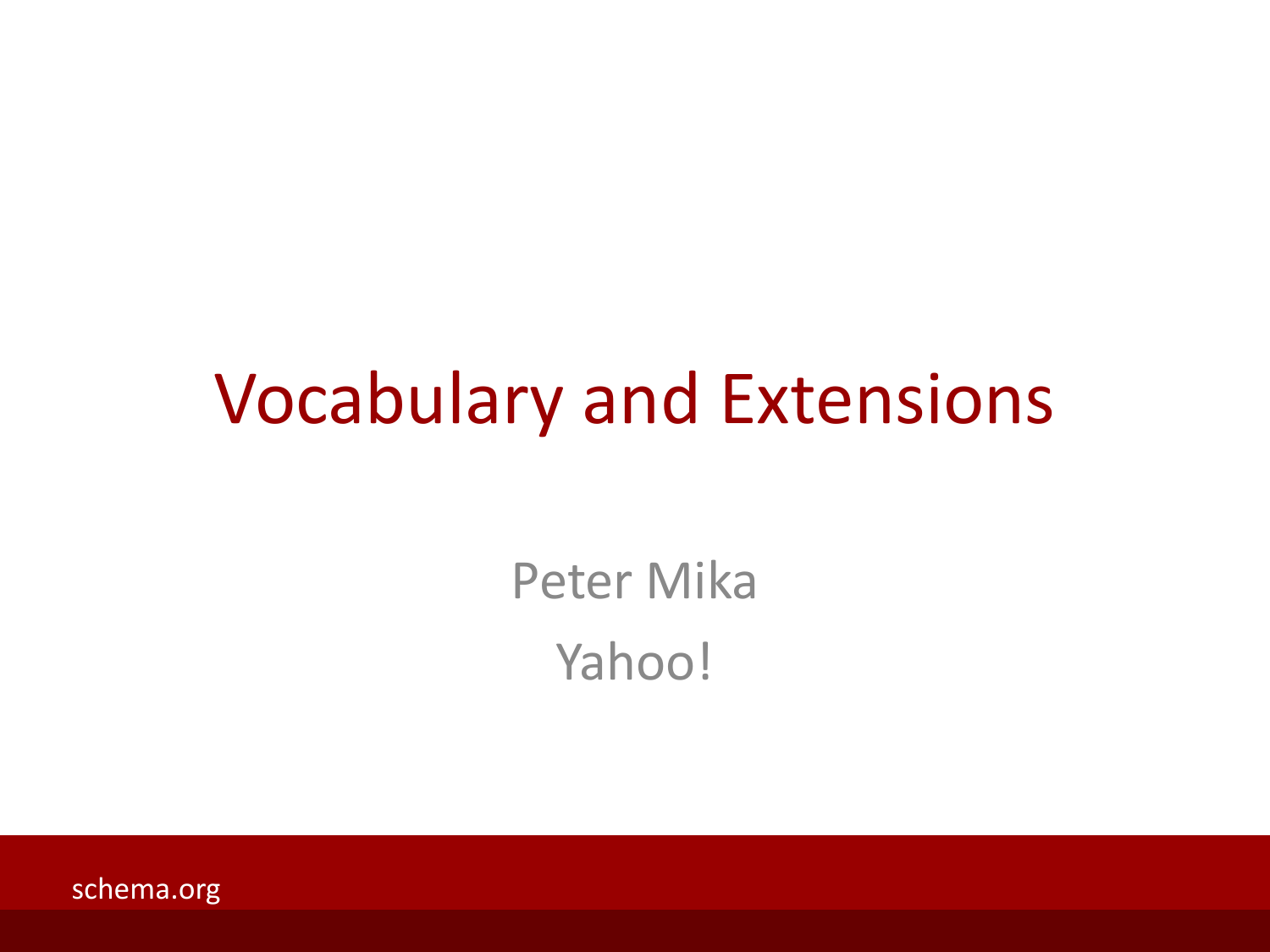# Agenda

- What is schema.org today?
- Solutions for extensions
- Developing extensions
- Case studies
	- Learning Resources Metadata Initiative (AEP)
	- Technical Publishing (Microsoft)
	- rNews (IPTC)
	- GoodRelations (Martin Hepp)
- Discussion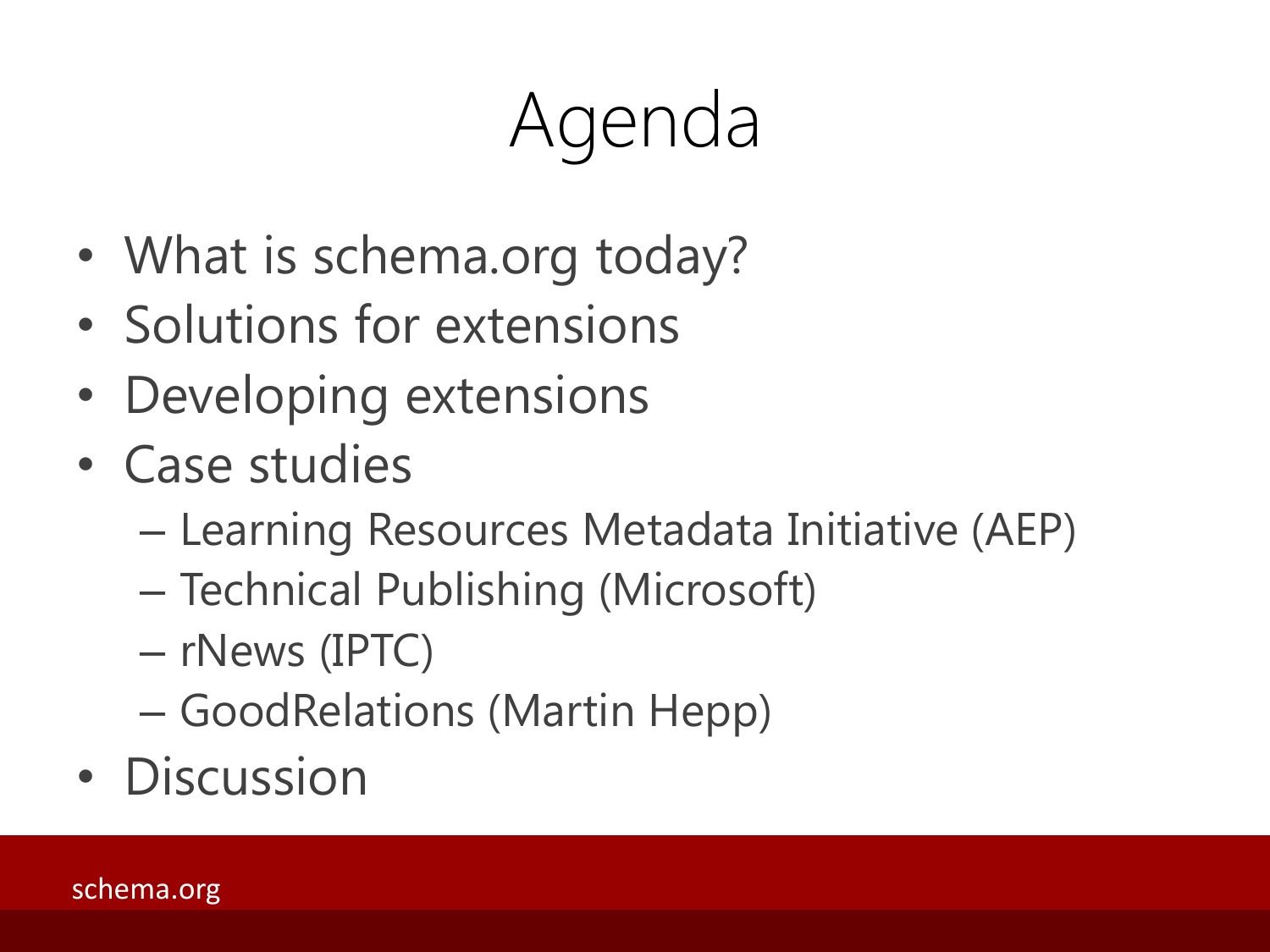### What is a schema?

- A set of classes
	- Each with a set of attributes
		- Each attribute has an expected type (range)
			- The value may be a primitive type OR another item of given type(s)
			- Primitive types: Boolean, Date, Number, Text
- An attribute may apply to multiple classes (domains)
	- Same attribute used in multiple classes
- Inheritance among classes
	- Multiple inheritance on some classes
- Nothing else!
	- E.g. no required attributes, no cardinalities etc.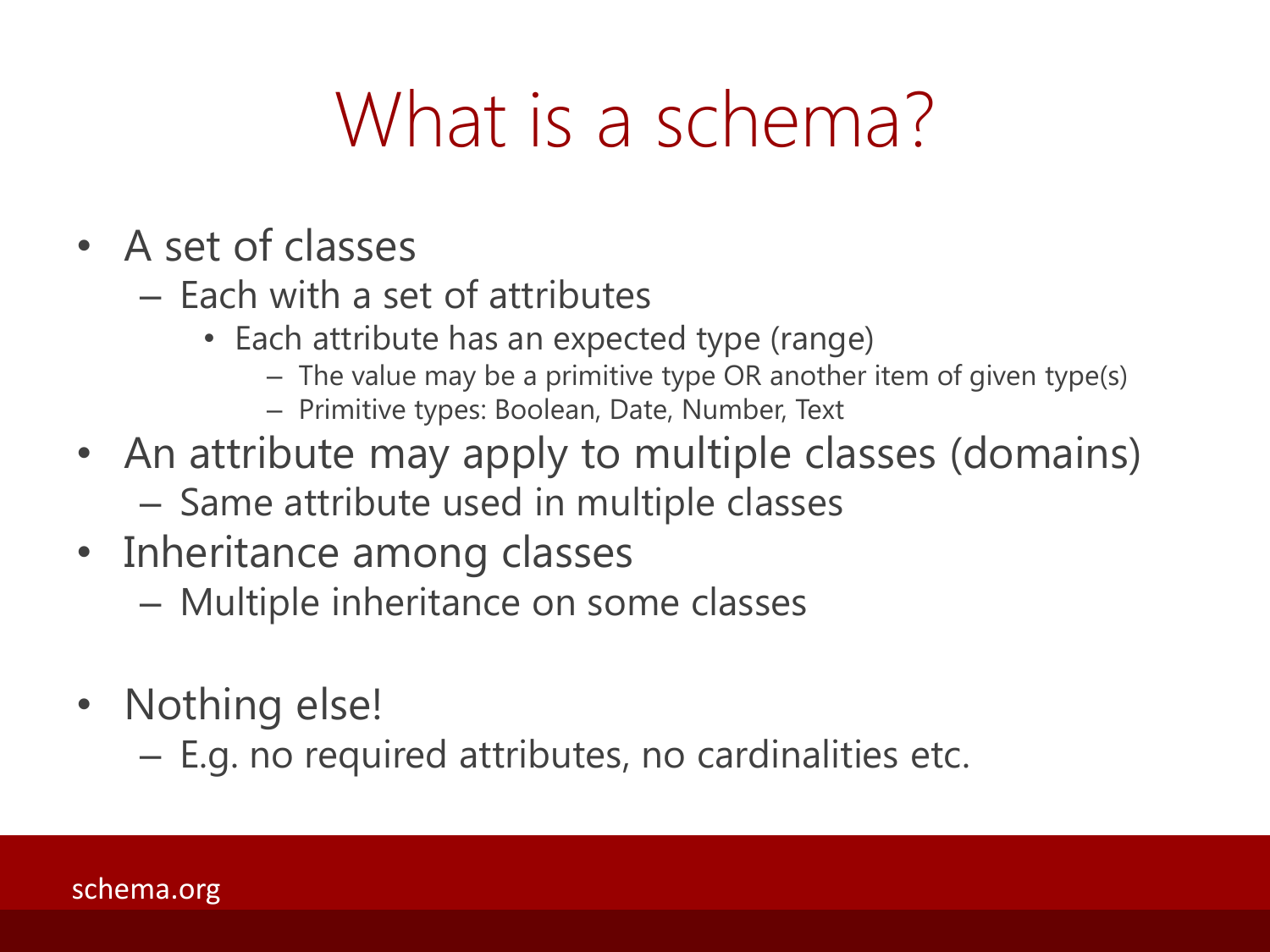### Current vocabulary

- Represents common interests of Web search users
	- Creative works: [CreativeWork](http://schema.org/CreativeWork), [Book](http://schema.org/Book), [Movie](http://schema.org/Movie), [MusicRecording,](http://schema.org/MusicRecording) [Recipe,](http://schema.org/Recipe) [TVSeries](http://schema.org/TVSeries) ...
	- Non-text objects: [AudioObject](http://schema.org/AudioObject), [ImageObject,](http://schema.org/ImageObject) [VideoObject](http://schema.org/VideoObject)
	- [Event](http://schema.org/Event)
	- [Person,](http://schema.org/Person) [Organization](http://schema.org/Organization)
	- [Place,](http://schema.org/Place) [LocalBusiness](http://schema.org/LocalBusiness), [Restaurant](http://schema.org/Restaurant) ...
	- [Product,](http://schema.org/Product) [Offer,](http://schema.org/Offer) [AggregateOffer](http://schema.org/AggregateOffer)
	- [Review](http://schema.org/Review), [AggregateRating](http://schema.org/AggregateRating)
- Not covered
	- Long tail, e.g. antique coins or banana stickers
	- Domains of expert knowledge, e.g. biochemistry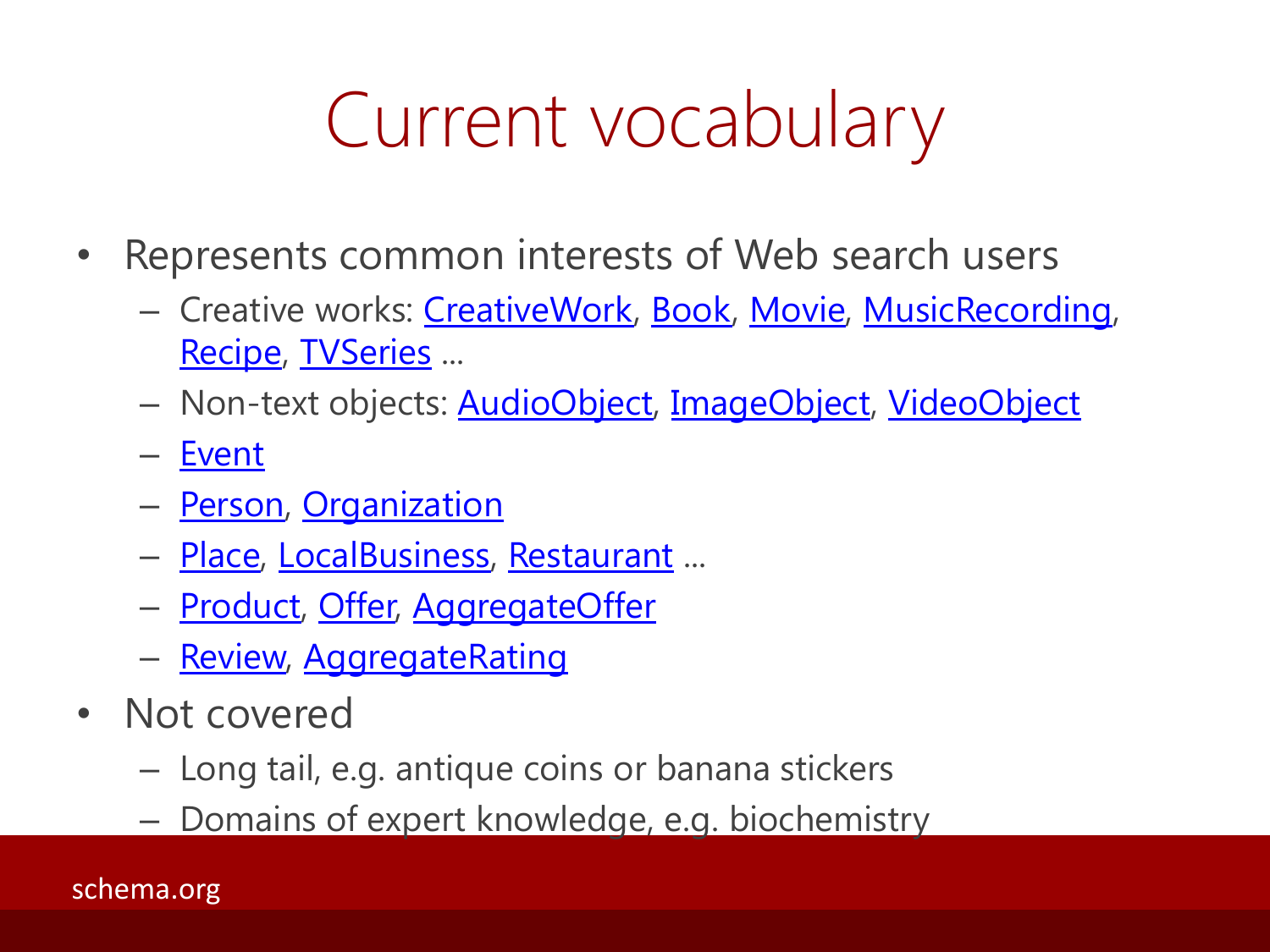## Defining and using extensions

- Specialization
	- Supported by schema.org
- Vocabulary mixing – Not supported by schema.org
- RDF/OWL-based extensions
	- Not supported by schema.org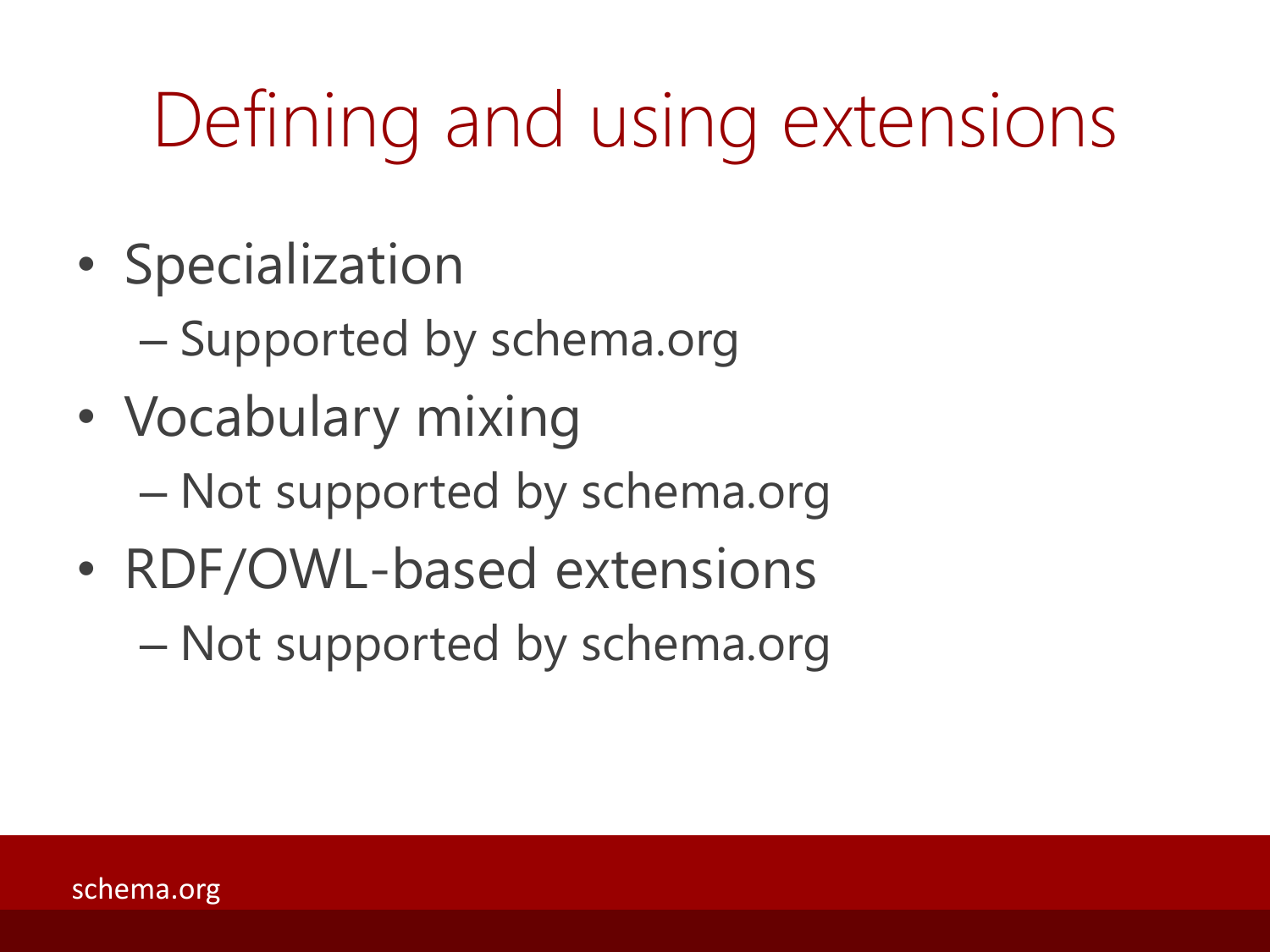### Specialization

- Extend an existing class, property or enum by appending a slash (/) and the more specialized term
	- Person/Engineer
	- Person/Engineer/ElectricalEngineer
	- musicGroupMember/leadVocalist
	- EBook/KindleBook
- Search engines treat such class/property the same as the base class/attribute
	- Search engines do not understand the meaning of the extension itself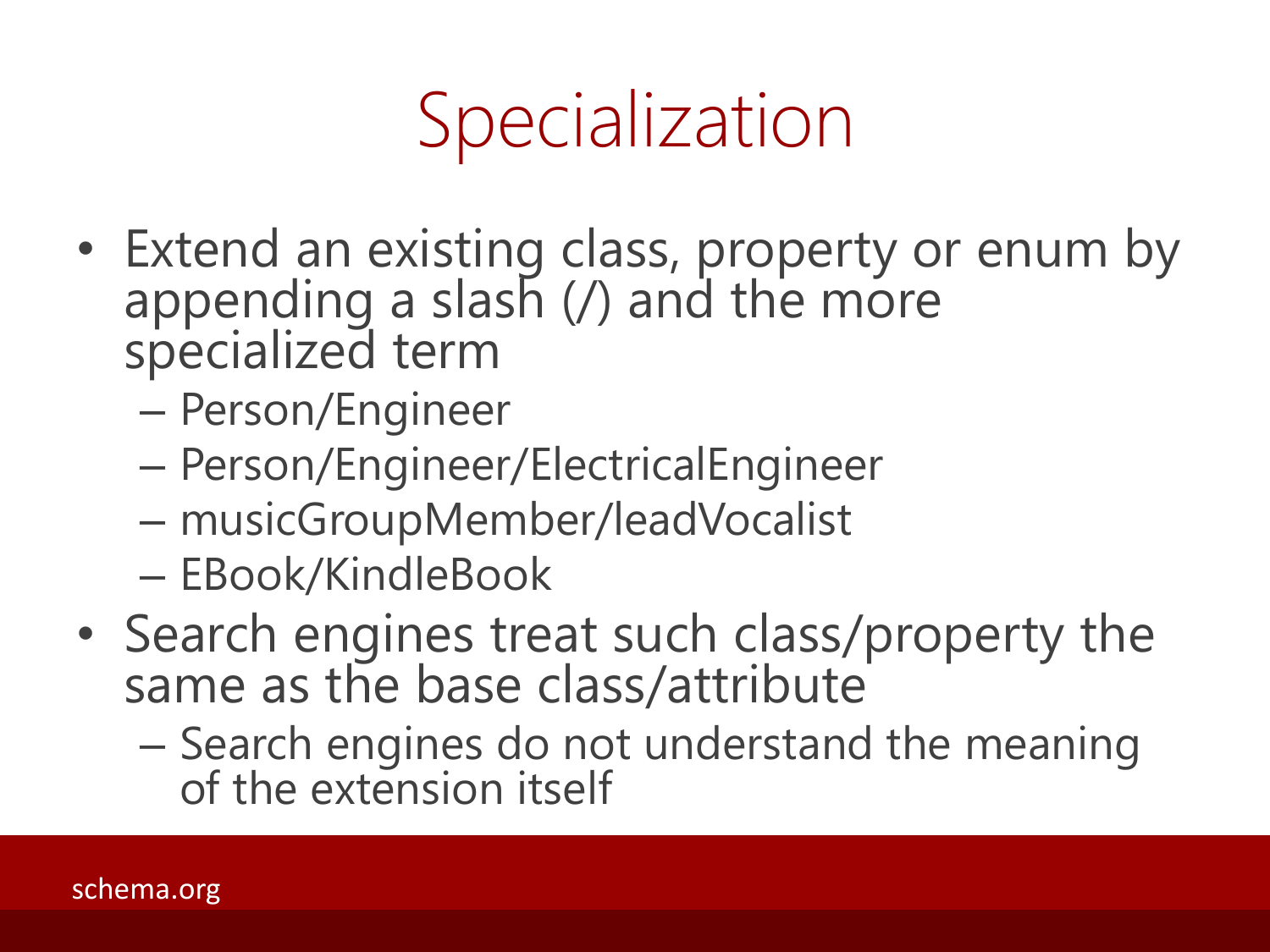# Vocabulary mixing

- Create and host your own schema
- Mix properties from different namespaces

<div itemscope itemtype="http://schema.org/Person"> <span itemprop="name">Jane Doe</span> <span itemprop="**http://xmlns.com/foaf/0.1/age**">**42**</span>  $\langle$ div $\rangle$ 

- Limitations
	- No co-typing in microdata
- Additional attributes are ignored by search engines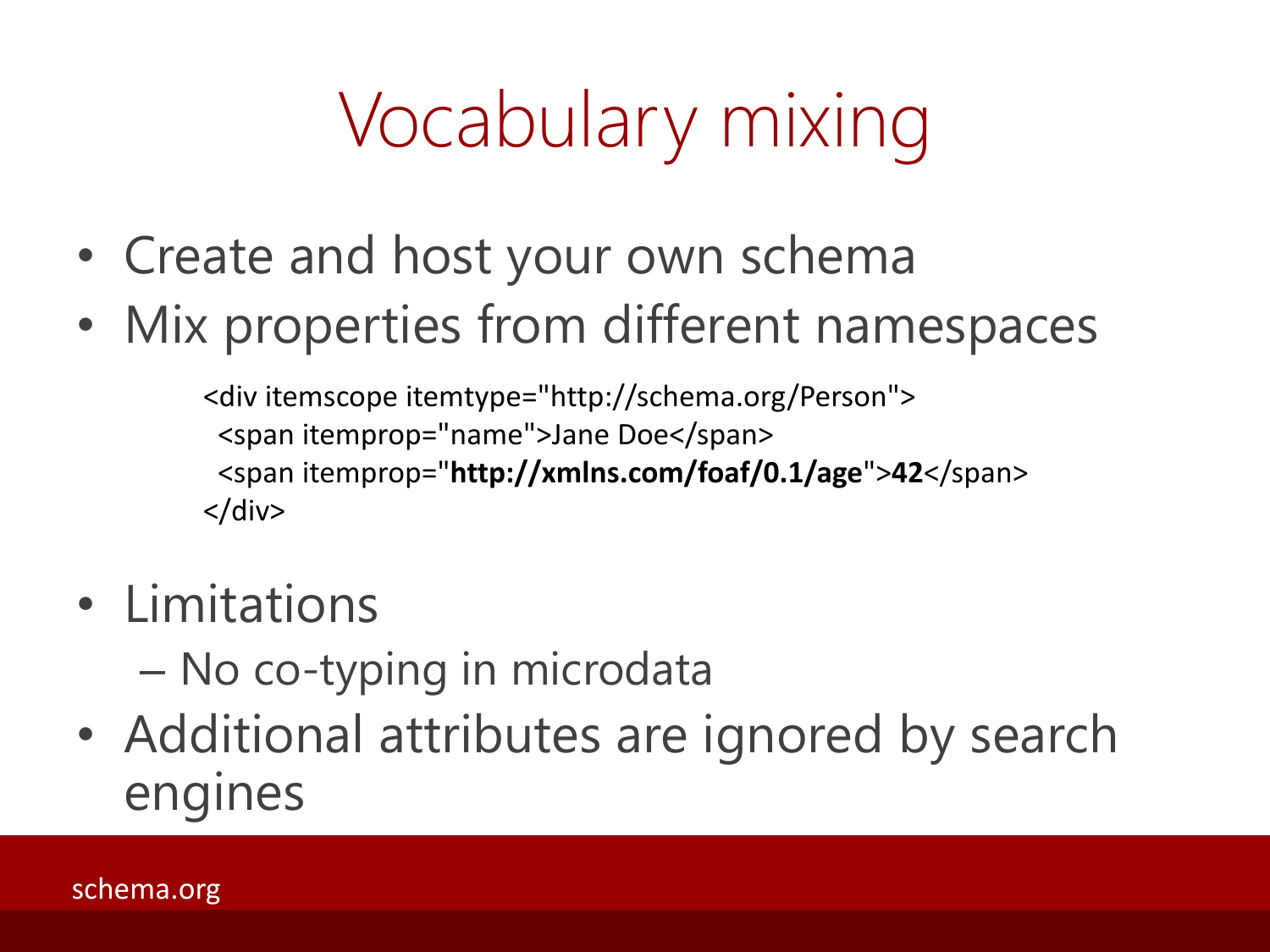### RDF/OWL-based extensions

- schema.org ontology is available in OWL
- Extend schema.org using subClassOf/subPropertyOf or map to other ontologies using equivalentClass
- Not supported by search engines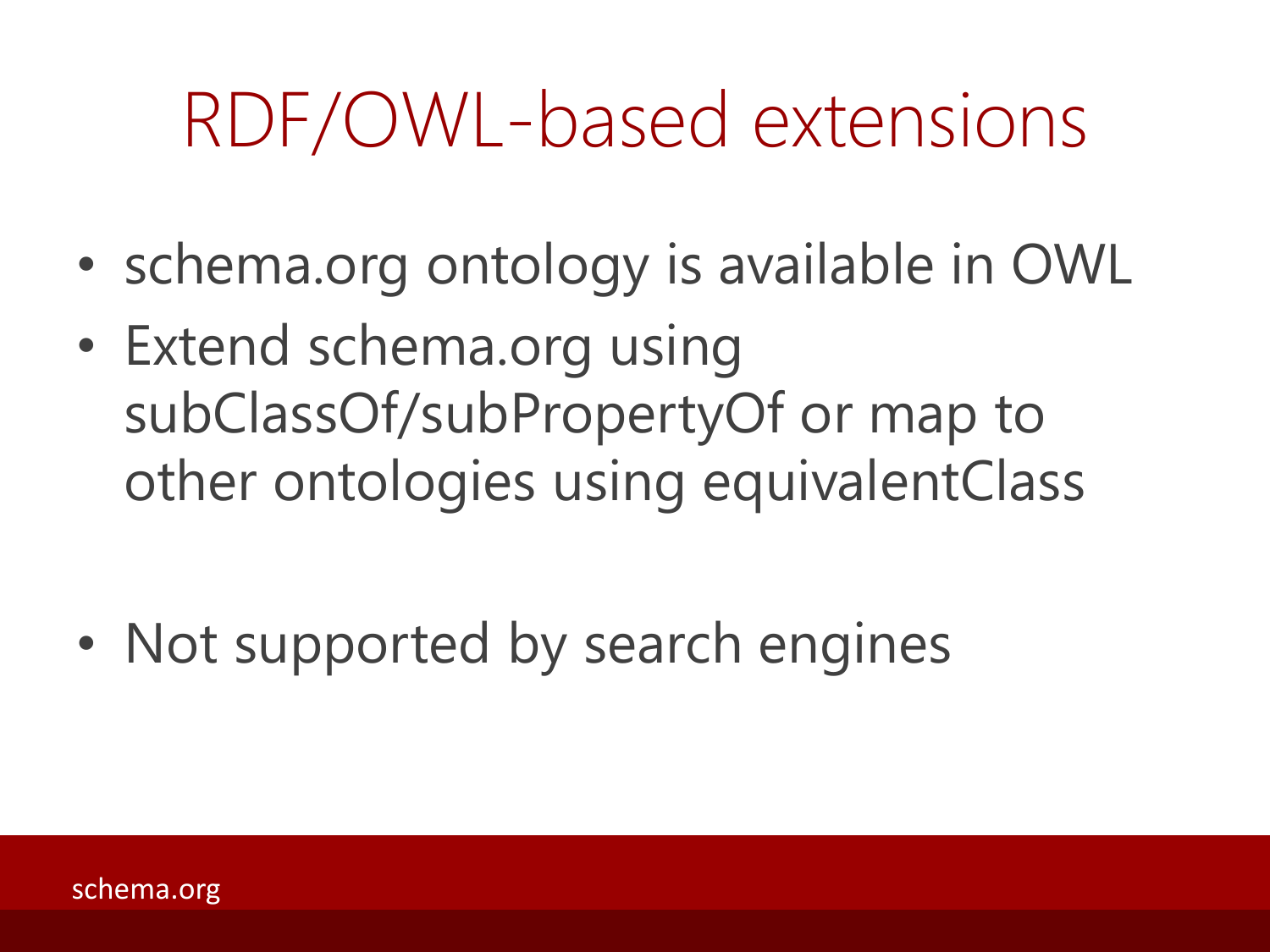### Discussion forum

- W3C Web Schemas Task Force
	- Part of the Semantic Web Interest Group (SWIG)
	- Chaired by R.V. Guha
	- Open to the public
	- No patent commitment
	- [public-vocabs@w3.org](mailto:public-vocabs@w3.org)
- Replaces existing discussion forum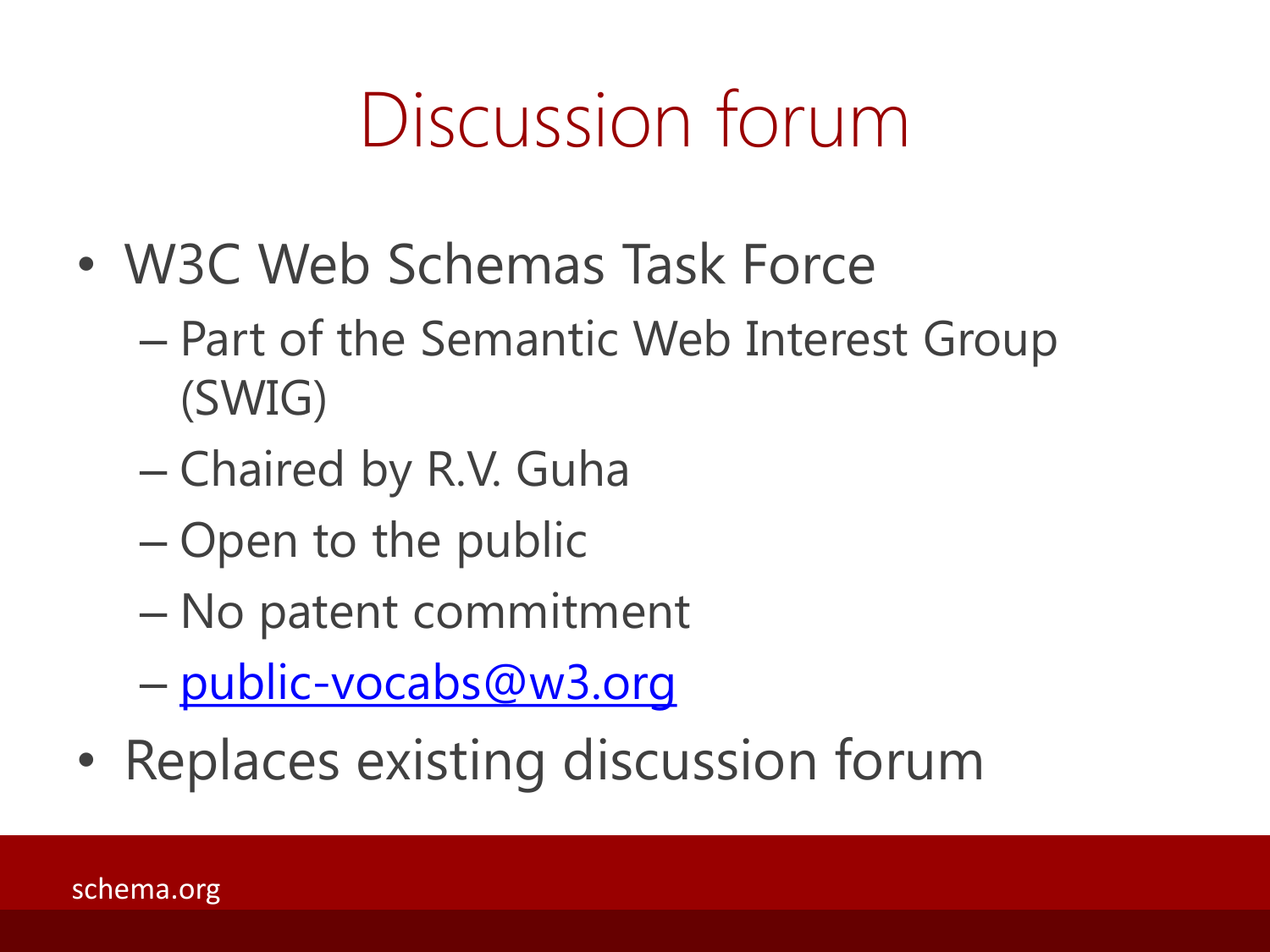#### Process

- Develop and discuss
	- Gather broad industry support or adoption
- Release
	- Waiver for patent rights (in line with schema.org)
	- CC BY (attribution)
- Incorporate into schema.org
- Support in search engines and other tools